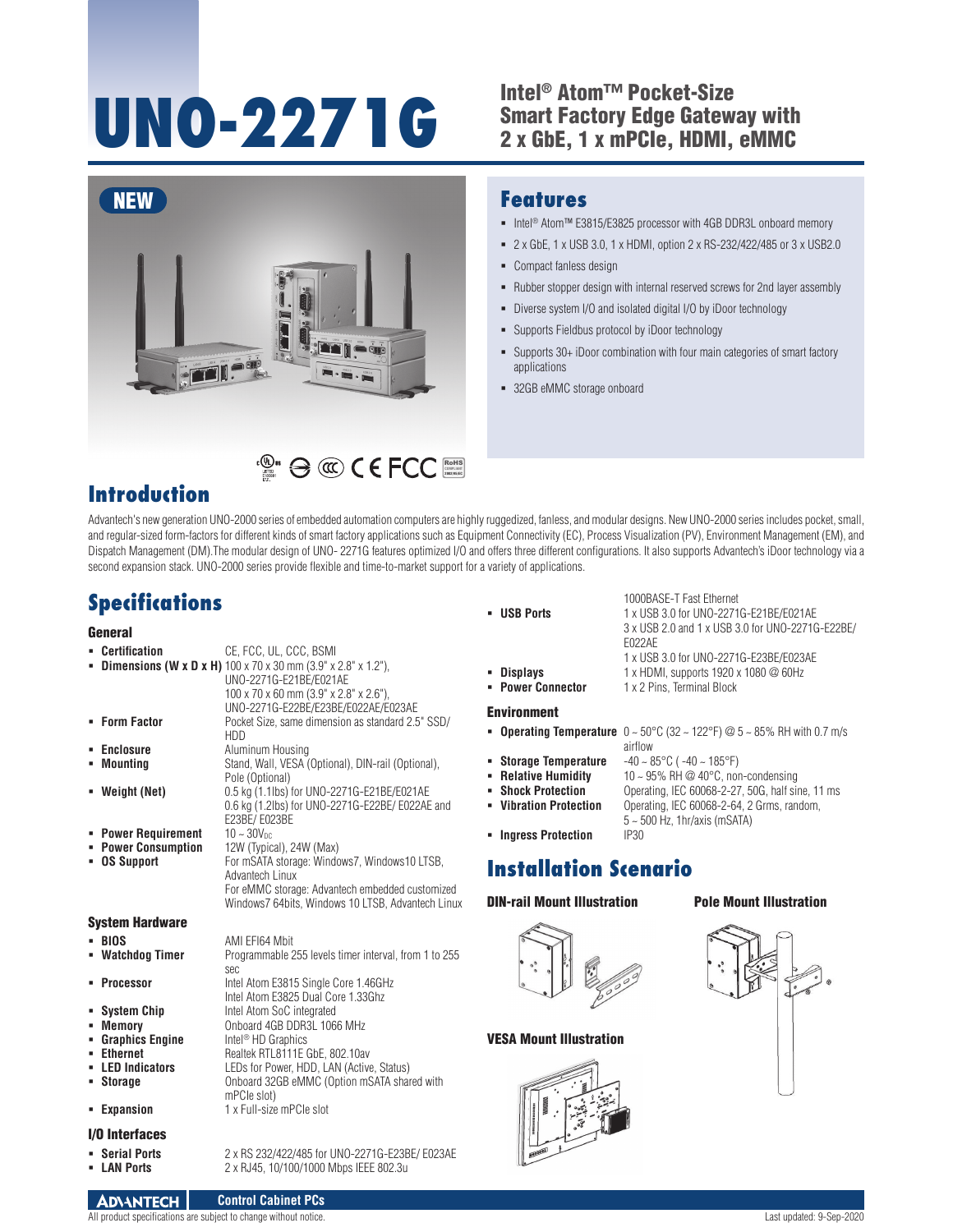### UNO-2271G



## **Front I/O View**

UNO-2271G-E21BE/E021AE



#### UNO-2271G-E22BE/E022AE RJ45 LAN HDMI mSATA, PWR Reset Button USB 3.0 Port LED Light فت LAME LAMA ٥Ō ۱۰ Q о  $\circ$   $\equiv$  $\circledcirc$ Chassis Grounding Power Connector 3 x USB 2.0 Port Reserved Antenna

#### UNO-2271G-E23BE/E023AE



### **Ordering Information**

|              | CPU                             | Ordering Part Number | <b>USB2.0</b> | RS-232/422/485 | LAN | <b>USB3.0</b> | <b>HDMI</b> | mPCle |
|--------------|---------------------------------|----------------------|---------------|----------------|-----|---------------|-------------|-------|
| Single Stack |                                 | UN0-2271G-F21BF      |               |                |     |               |             |       |
| Double Stack | Single Core E3815               | UNO-2271G-E22BE      |               |                |     |               |             |       |
|              | UNO-2271G-E23BE                 |                      |               |                |     |               |             |       |
| Single Stack | Dual Core E3825<br>Double Stack | UNO-2271G-E021AE     |               |                |     |               |             |       |
|              |                                 | UNO-2271G-E022AE     |               |                |     |               |             |       |
|              |                                 | UNO-2271G-E023AE     |               |                |     |               |             |       |

#### **iDoor Modules**

- **PCM-23U1DG-BE** Internal locked USB Slot for USB Dongle
- 
- **PCM-24R2GL-AE** 2-Port Gigabit Ethernet, mPCIe, RJ45 **PCM-26D2CA-AE** 2-Ports Isolated CANBus mPCIe, CANOpen, DB9<br>**PCM-2300MB-AF** MR4A16B MRAM 2 MBvte mPCIe
- **PCM-2300MR-AE** MR4A16B, MRAM, 2 MByte, mPCle<br>**PCM-27D24DI-AE** 24-Channel Isolated Digital I/O w/ co
- 

### **Embedded O/S**

- **20703LEB1S0074** AdvLinux V2.0.4 (Ubuntu 18.04) image
- **20703WE7PS0018** WS7P X64 MUI V4.19 B006 image<br>**20703WX9ES0011** WIN10 IoT Enternrise LTSC v6 04 R
- **20703WX9ES0011** WIN10 IoT Enterprise LTSC v6.04 B041 image

24-Channel Isolated Digital I/O w/ counter mPCIe, DB37

## **Optional Accessories**

power adapter

- Adapters & Power cords **PWR-247-DE** 60W AC to DC UNO series
- 
- **1702002600** Power Cable US Plug 1.8 M **1702002605** Power Cable EU Plug 1.8 M **1702031801** Power Cable UK Plug 1.8 M **1750006043** Coaxial cable for antenna
- **1700000596** Power Cable China/Australia Plug 1.8 M

#### Mounting Kits

- **UNO-2271G-DMKAE** UNO-2271G DIN RAIL Mount Kit **UNO-2000G-VMKAE** UNO-2000 VESA Mount Kit
- **UNO-2000G-PMKAE** UNO-2000 Pole Mount Kit

## **Others**<br>**=** UNO-2000-LKAE

Cable lockable kit 10 units/ per pack

- Wi-Fi module & antenna
- **EWM-W157H01E** Wifi 802.11 a/b/g/n/ac,<br>w/ Bluetooth 4.0
- 
- **bracket**)<br>Coaxial cable for antenna **1750008717-01** Antenna L=10.9 cm 50 0hm

#### LTE module & antenna

 **968AD00589** Quectel EG25G LTE Module Cat. 4, Mini-PCIe with Sim Holder **1750007990-01** Antenna 4G/LTE full band

**9656EWMG00E** (Half-size to full size mPCIe

L=11 cm 50 Ohm **1750006264** Antenna SMA(F)/MHF 15cm cable